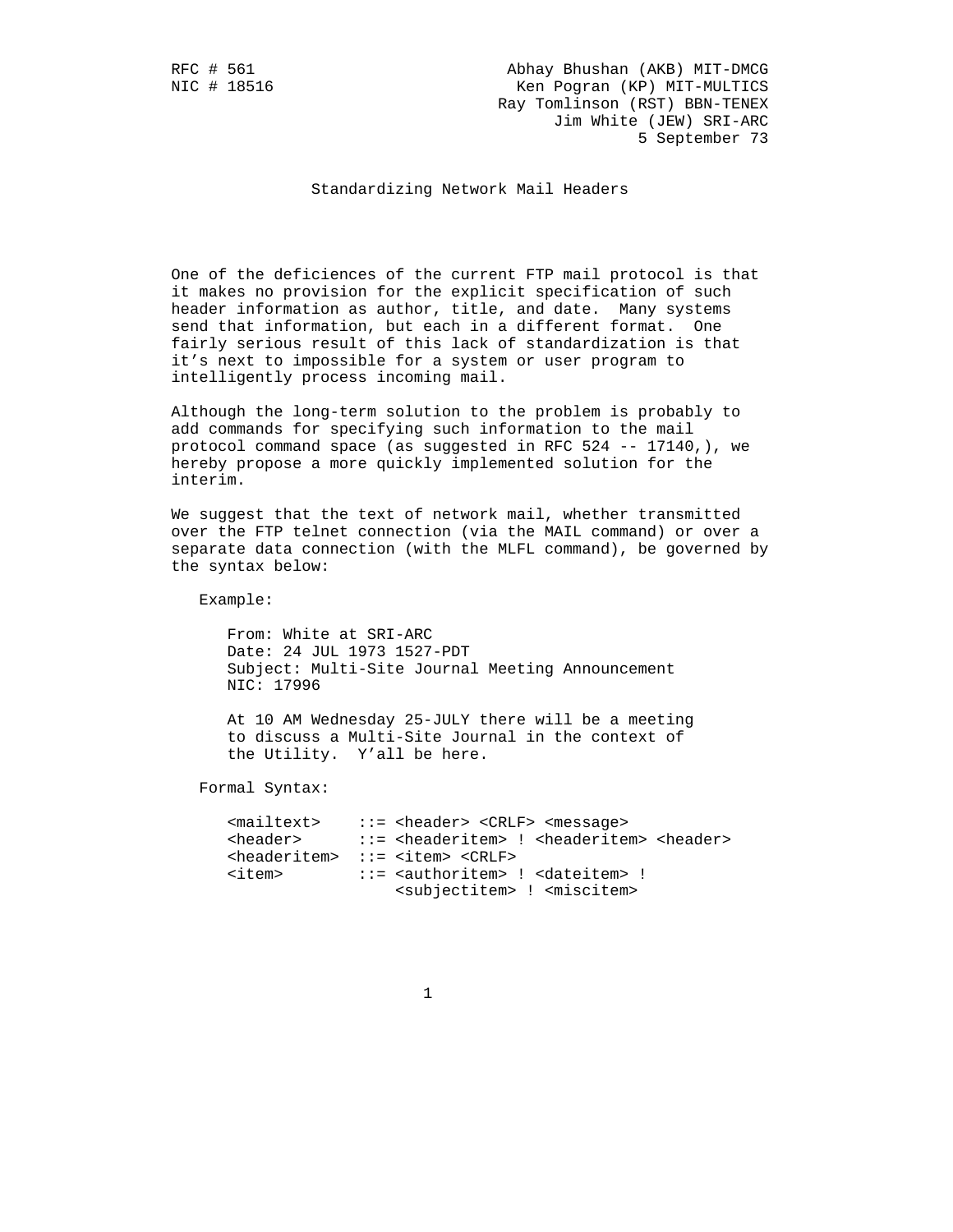<authoritem> ::= FROM: <SP> <user> <SP> AT <SP> <host> <dateitem> ::= DATE: <SP> <date> <SP> <time> - <zone> <subjectitem> ::= SUBJECT: <SP> <line> <miscitem> ::= <keyword> : <SP> <line> <date> ::= <vdate> ! <tdate> <vdate> ::= <dayofmonth> <SP> <vmonth> <SP> <vyear> <tdate> ::= <tmonth> / <dayofmonth> / <tyear> <dayofmonth> ::= one or two decimal digits <vmonth> ::= JAN ! FEB ! MAR ! APR ! MAY ! JUN ! JUL ! AUG ! SEP ! OCT ! NOV ! DEC <tmonth> ::= one or two decimal digits <vyear> ::= four decimal digits <tyear> ::= two decimal digits <zone> ::= EST ! EDT ! CST ! CDT ! MST ! MDT ! PST ! PDT ! GMT ! GDT <time> ::= four decimal digits <user> ::= <word> <host> ::= a standard host name <message> ::= <line> <CRLF> ! <line> <CRLF> <message> <keyword> ::= <word><br><line> ::= a strin ::= a string containing any of the 128 ASCII characters except CR and LF<br>
superd it a string containing any of tword in the string containing any of two states of the string of the string containing and  $\cdot$  $::= a$  string containing any of the 128 ASCII characters except CR, LF, and SP  $<$ CRLF> <SP> ::= space

Please note the following:

 (1) <authoritem>, <dateitem>, and <subjectitem> may each appear at most once in <header>; <miscitem> may occur any number of times. The order of <authoritem>, <dateitem>, and <subjectitem> is insignificant, but they must proceed all occurrences of <miscitem>. (2) The case (upper or lower) of keywords -- specifically, 'FROM', 'DATE', 'SUBJECT' ,'AT', <host>, <zone>, <vmonth> and <keyword> -- is insignificant. Although 'FROM', for example, appears in upper-case in the formal syntax above, in the header of an actual message it may appear as 'From' (as in the example), or 'from', or 'FrOm', etc. (3) No attempt has been made to legislate the format of <user>, except to exclude spaces from it. (4) The time has no internal punctuation. (5) No provision is made for multiple authors.

 We recommend that mail-sending subsystems which prefix header information to the text of the user's message be modified